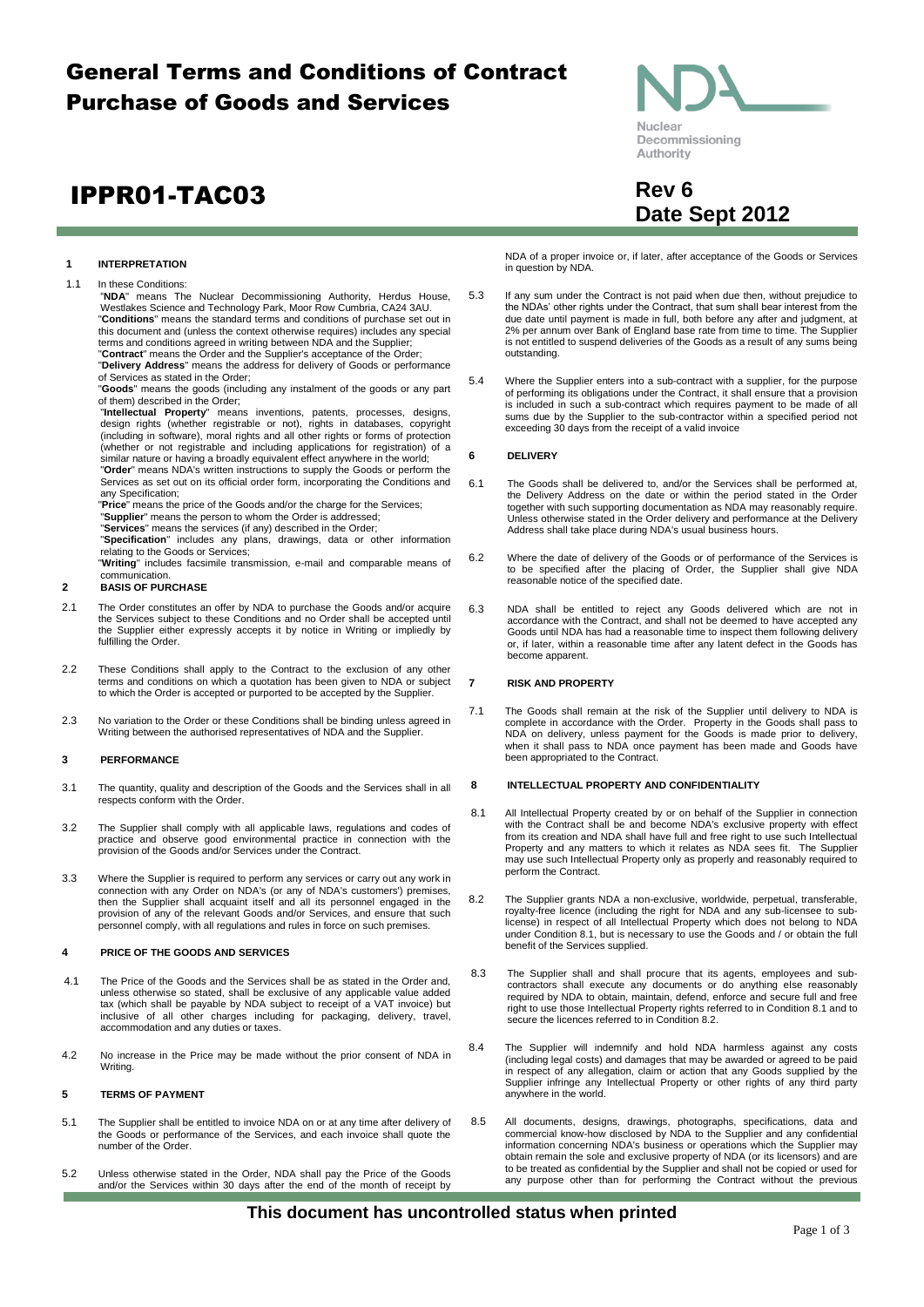## General Terms and Conditions of Contract Purchase of Goods and Services

# **IPPR01-TAC03** Rev 6

consent in writing of NDA. All such items are to be returned to NDA on request.

#### **9 WARRANTIES LIABILITY AND INSURANCE**

- 9.1 The Supplier warrants to NDA that the Goods:
	- (a) will be of satisfactory quality and fit for any purpose held out by the Supplier or made known to the Supplier in Writing at the time the Order is placed;
	- (b) will be free from defects in design, material and workmanship;
	- (c) will correspond with any relevant Specification or sample; and
	- (d) will comply with all applicable laws, regulations and codes of practice.
- 9.2 The Supplier warrants to NDA that the Services will be performed by appropriately qualified and trained personnel, with due care and diligence and to such high standard of quality as it is reasonable for NDA to expect in all the circumstances.
- 9.3 Without prejudice to any other remedy, if any Goods or Services are not supplied or performed in accordance with the Contract, then NDA shall be entitled:
	- (a) to require the Supplier to repair the Goods or to supply replacement Goods or Services in accordance with the Contract within 7 days; and/or
	- (b) to rescind the Contract and require the repayment of any part of the Price which has been paid.
- 9.4 The Supplier shall indemnify NDA in full for all loss, liability, damage, cost, claims or expense incurred or suffered by NDA as a result of any breach of any of the provisions of the Contract or as a result of any act the Supplier (including the Supplier's employees, agents and sub-contractors) in connection with the Contract, except to the extent that the same is directly attributable to the negligence of NDA.
- 9.5 If under the terms of the Order the Supplier is required to perform services or carry out work on NDA's premises or any premises other than those of the Supplier, the Supplier shall take out and maintain a policy or policies of insurance with a reputable insurance company in respect of all and any liability whatsoever arising under law, statute or otherwise, for all damage or injury to any property or person arising from or caused in any way by the execution by the Supplier of such work or the performance of such services, and shall produce the said policy or policies on demand to NDA.
- 9.6 Neither the Supplier nor NDA shall have any liability or be deemed to be in breach of the Contract for any delays or failures in performance of this Contract which result from circumstances beyond the reasonable control of that party. The party affected by such circumstances shall promptly notify the other party in Writing when such circumstances cause a delay or failure in performance and when they cease to do so.

#### **10 TRANSPARENCY AND DISCLOSURE**

- 10.1 Without prejudice to the rights of NDA under Condition [8,](#page-0-2) the Supplier acknowledges that NDA operates a transparency policy and associated Code of Practice on Access to Information under which information (such as correspondence, e-mails, minutes of meetings and reports) provided by the<br>Supplier to NDA may be disclosed from time to time at NDA's discretion into<br>the public domain. A copy of the Code of Practice is available on reques by accessing NDA's website.
- 10.2 The Supplier acknowledges that the NDA is subject to the requirements of the Freedom of Information Act 2000 and the Environmental Information Regulations 2004 and shall assist and co-operate with the NDA (at the Supplier's expense) to enable the NDA to comply with these information disclosure requirements.

#### **11 SECURITY CLEARANCE**

- 11.1 The Supplier's personnel may be subject to vetting by NDA on behalf of the Office for Civil Nuclear Security prior to commencing any Services under the Contract.
- 11.2 Where for any reason such person fails to obtain the necessary security clearance the Supplier shall nominate such other person(s) as may be required as a replacement. It is the Supplier's responsibility to ensure that sufficient personnel obtain the security clearance necessary to enable the Supplier to fully discharge its obligations under the Contract. If the Supplier is unable to do so within a reasonable time then NDA may, without liability, by notice in Writing immediately terminate the Contract.
- 11.3 The Supplier's attention is drawn to the provisions of the Official Secrets Act 1911 to 1989 and to the provisions of Section 11 of the Atomic Energy Act 1946.

#### **12 TERMINATION**

- 12.1 NDA shall be entitled to cancel the Order in respect of all or part only of the Goods and/or Services by giving notice in Writing to the Supplier at any time prior to delivery or performance, in which event NDA's sole liability shall be to pay to the Supplier the Price for the Goods or Services in respect of which NDA has exercised its right of cancellation, less the Supplier's net saving of cost arising from cancellation.
- 12.2 NDA shall be entitled to terminate the Contract without liability to the Supplier by giving notice in Writing to the Supplier at any time if:
	- (a) the Supplier appears to NDA to be unable to pay his debts or presents his own or has presented against him a bankruptcy petition or a bankruptcy order is made against him, or the Supplier takes any formal step to implement an individual voluntary arrangement (within the meaning of the Insolvency Act 1986); or
	- (b) the Supplier's financial position is such that either the Supplier, its directors, shareholders or creditors take or are entitled to take steps to institute formal insolvency proceedings with respect to the Supplier of a type provided for by the Insolvency Act 1986 (or any similar or analogous legislation, whether under English law or otherwise), including without limitation administration, liquidation, administrative receivership, receivership, voluntary arrangement, or scheme of arrangement.
- **13** TRANSPARENCY
- 13.1 In order to comply with the Government's policy on transparency in the areas of procurement and contracts the Contractor agrees that the Contract and the tender documents issued by the Authority which led to its creation will be published by the Authority on a designated web site.
- 13.2 The entire Contract and all the tender documents issued by the Authority will be published on the designated web site save where to do so would disclose information the disclosure of which would:

a) contravene a binding confidentiality undertaking;

b) be contrary to regulation 43 of the Public Contracts Regulations 2006; or

c) in the reasonable opinion of the Authority be prevented by virtue of one or more of the exemptions in the Freedom of Information Act 2000 or one or more of the exceptions in the Environmental Information Regulations 2004.

- 13.3 If any of the situations in Condition 13(2)apply, the Contractor consents to the Contract or tender documents being redacted by the Authority to the extent necessary to remove or obscure the relevant material and being published on the designated website subject to those redactions.
- 13.4 In Condition 13(1) the expression "tender documents" means the advertisement issued by the Authority seeking expressions of interest, the pre qualification questionnaire and the invitation to tender and the contract includes the Contractor's proposal.

#### **14 MONITORING AND MANAGEMENT INFORMATION**

14.1 Where requested by the Authority, the Contractor shall supply to the Authority and to the Office of Government Commerce (OGC) such information and



**Date Sept 2012**